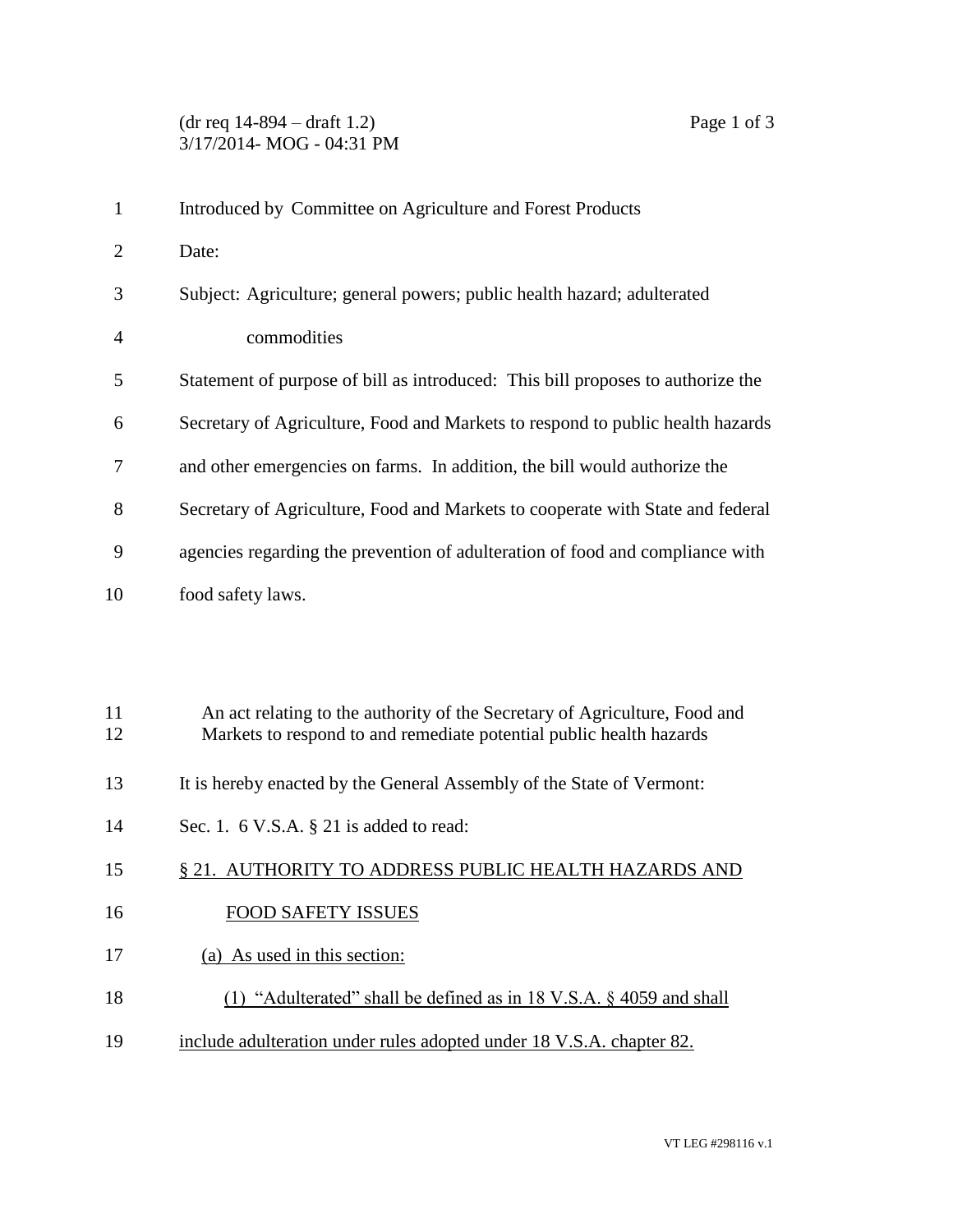## (dr req 14-894 – draft 1.2) Page 2 of 3 3/17/2014- MOG - 04:31 PM

| $\mathbf{1}$   | (2) "Public health hazard" means the potential harm to the public health           |
|----------------|------------------------------------------------------------------------------------|
| $\overline{2}$ | by virtue of any condition or any biological, chemical, or physical agent. In      |
| 3              | determining whether a health hazard is public or private, the Secretary shall      |
| $\overline{4}$ | consider at least the following factors:                                           |
| 5              | (A) the number of persons at risk;                                                 |
| 6              | (B) the characteristics of the person or persons at risk;                          |
| 7              | (C) the characteristics of the condition or agent which is the source of           |
| 8              | potential harm;                                                                    |
| 9              | (D) the availability of private remedies;                                          |
| 10             | (E) the geographical area and characteristics thereof where the condition          |
| 11             | or agent which is the source of the potential harm or the receptors exist; and     |
| 12             | (F) policy of the Agency of Agriculture, Food and Markets as                       |
| 13             | established by rule or procedure.                                                  |
| 14             | (3) "Raw agricultural commodity" means any food in its raw or natural              |
| 15             | state, including all fruits or vegetables that are washed, colored, or otherwise   |
| 16             | treated in their unpeeled natural form prior to marketing.                         |
| 17             | (4) "Secretary" means the Secretary of Agriculture, Food and Markets.              |
| 18             | (b) The Secretary shall have the authority to:                                     |
| 19             | (1) Respond to and remediate incidences of mass animal death,                      |
| 20             | agricultural structure fires, or other emergencies on a farm in order to prevent a |
| 21             | public health hazard.                                                              |